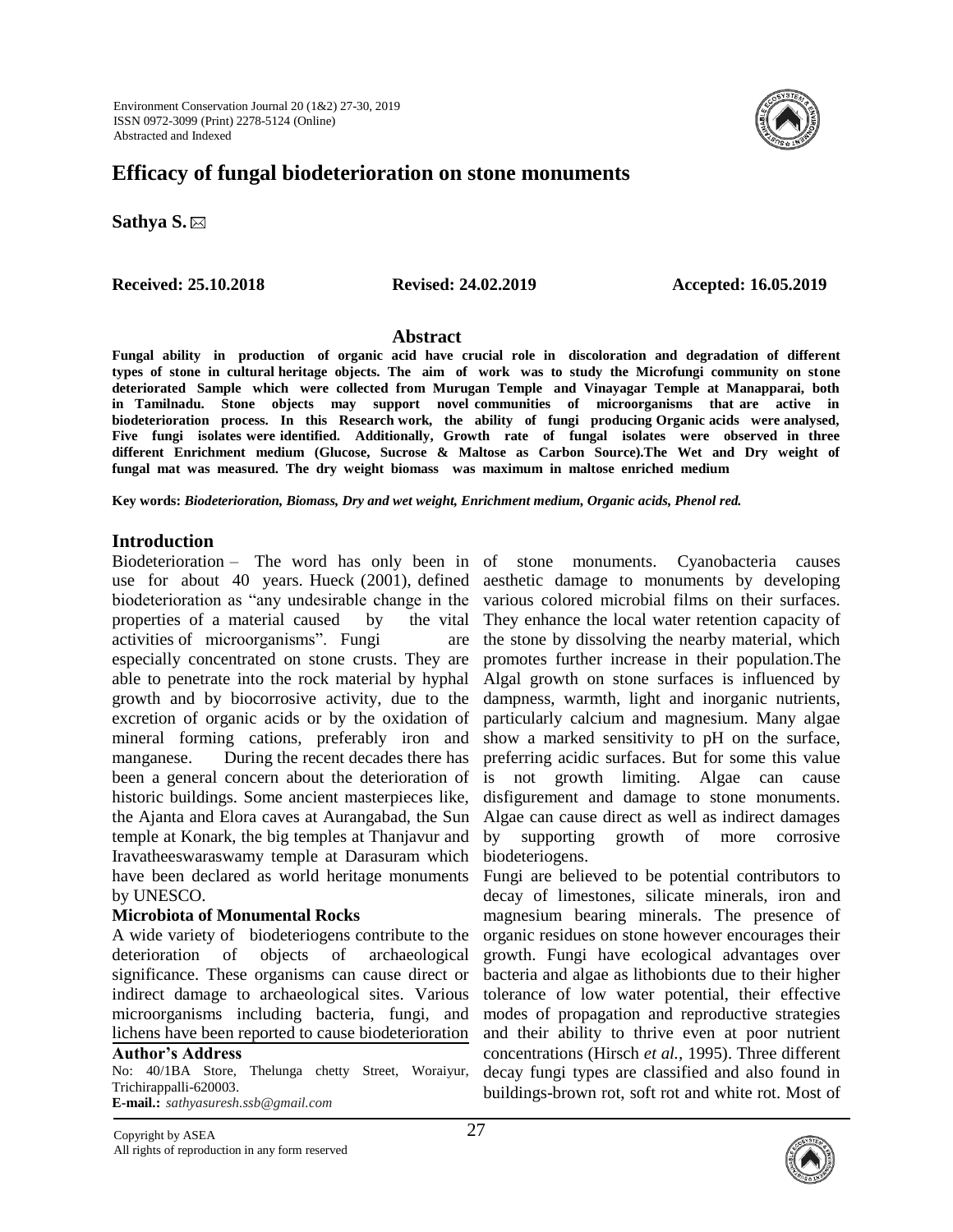the brown rot and white rot fungi belong to Each sample was finely crushed into powder, from Basidiomycetes, but some belong to Ascomycetes. Most of the soft rot fungi belong to Ascomycetes and Fungi imperfecti, e.g., *Chaetomium globosum* and *Phialophora hoffmannii* (viitanen *et al.,* 2000). Some of the genera commonly found in the stone deterioration are *Aspergillus elegans*, *Aspergillus flavus, Beauveria alba, Cladosporium* sp*, Cunnighamela echinulata, Curvularia* sp*, Fusarium roseum, Penicillium multicolour, Rhizopus arrhizus, Trichoderma* sp.

## **Materials and Methods Sampling**

The Study area selected for sampling was the Murugan temple and Vinayagar temple at Manapparai both in Tamilnadu. Visibly altered, discoloured and degraded sites on the walls were located. Wall scrapings were collected in each temple. The samples were stored at  $4^\circ$ c for further processing.



**Figure1a. Sampling site of vinayagar Temple** 



**Figure 1b. Sampling site of Murugan Temple Culture media and Inoculations:**

that composite sample 0.15 gram was placed in a sterile petriplate containing Mycological medium (Potato dextrose agar medium). The plates were then incubated at room temperature for 7 days. Macroscopic and microscopic characteristics of the obtained isolates were examined. Identification of fungi was based on the macroscopic features of colonies grown on agar plates, and the micro morphology of the reproductive structures was identified, top and reverse view on agar plate was identified.

# **Growth Rate of the Fungi Solid media**

The sterile media was poured into presterilized petriplates and was allowed to solidify. Then a loop-full of the fungi was inoculated at the centre of the plate and incubated at room temperature. The diameter of the colony was measured after 48 hrs of incubation for 7 days.

## **Liquid media**

The Growth rate of the fungal isolates was observed in three different Enrichment medium with glucose, sucrose or maltose as the carbon source. 100 ml of sterile media was taken and it was sterilized, To this medium two loop full of fungal pure culture was inoculated and incubated at room temperature under shaking condition for 15 days. After 15 days, the fungal mat was carefully taken and placed on petridishes and dried at  $80^{\circ}$ C for three daysm till the mat became dry. The wet and dry weight of fungal mat was measured.

## **Composition of the medium**

Glucose / Maltose/Sucrose- 40g Yeast Extract - 10g Peptone  $-0.5$  g Potassium di-phosphate  $(KH<sub>2</sub> PO<sub>4</sub>)$  - 0.5 g Magnesium sulphate ( $MgSO<sub>4</sub>$ . 7H<sub>2</sub>O- 0.5 g Distilled water - 1000 ml **Screening For Organic Acid Produced By Fungi**

Screening of organic acid production by fungi was done by using phenol red as pH indicator. Phenol red was added @ 0.025 g/litre to potato dextrose agar medium. Fungal isolates were inoculated, to the respective plates. The plates were incubated for 3-4 days at room temperature. Control plates were maintained. After incubation the change in media colour from red to yellow indicated positive for organic acid production.

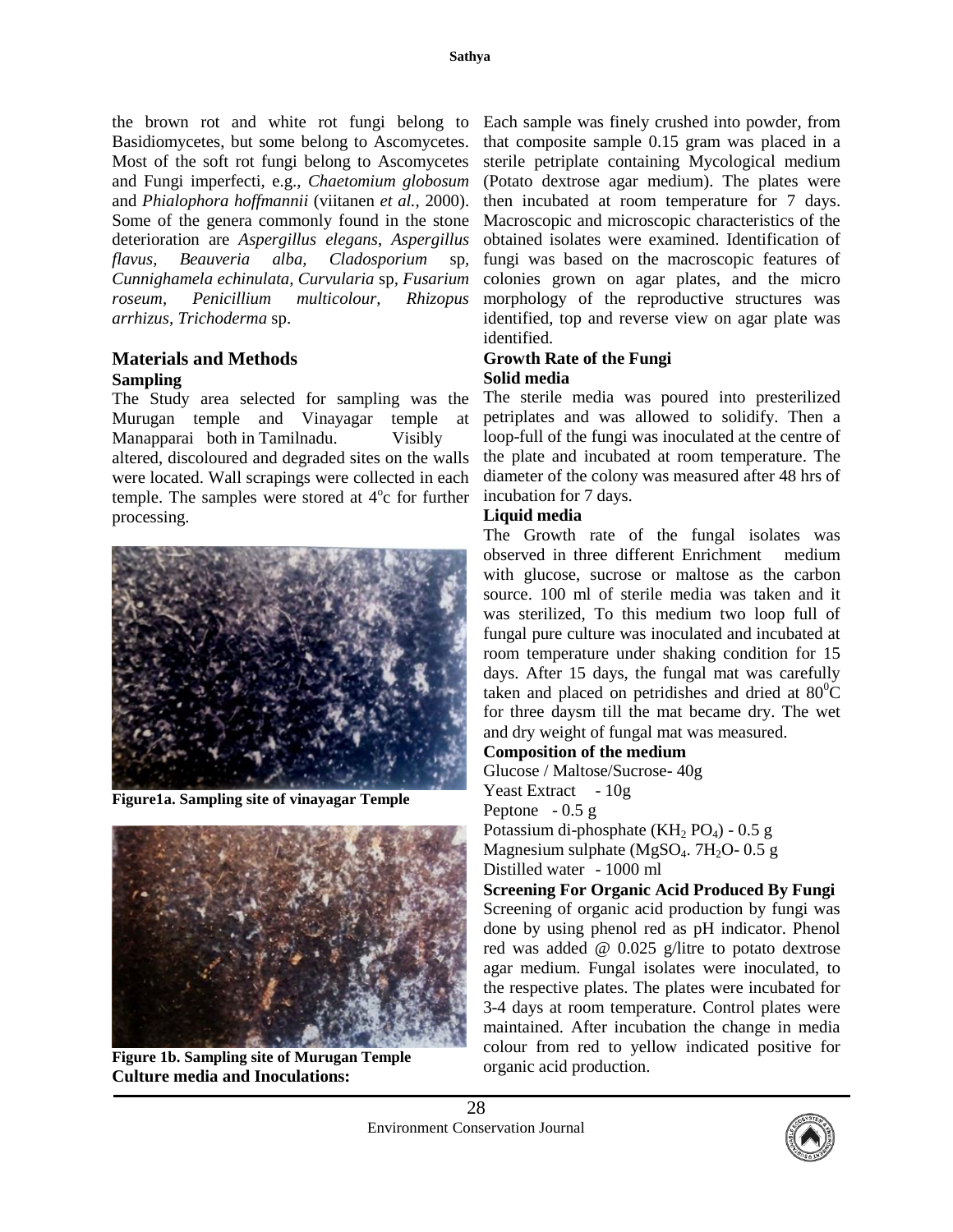# **Result and Discussion**

## **Macroscopic morphology of fungal isolates**

- Isolate I was a rapidly growing white coloured fungus which swarmed over the entire plate. It showed cottony and fuzzy growth which gradually changed to grey. The reverse was pale white in colour.
- Isolate II was also a rapidly growing organism which matured within 4-5 days. Showed a cottony white growth. The reverse of the colony was pale yellow in colour.
- Wooly, white, fuzzy colonies which gradually changed to pink was observed in isolate III. The reverse side of the colony showed a central orange area and yellow coloured periphery.
- The fungal colony of Isolate IV was initially white and eventually turned black from front and reverse. The appearance of spores took around 10-12 days.
- The fungal colony of Isolate V was flat, velvety in texture initially white in colour and gradually changed to yellow. The reverse was dark brown
- $\bullet$



**Figure 2. Top and Reverse view of Fungal Isolates**

## **Microscopic Morphology of fungal isolates**

Isolate I showed on septate and broad hyphae which gave rise to single sporangiophores with globural sporangium. Sporangiophores were short and single. Non septate, broad hyphae were observed on the lactophenol cotton blue mount of Isolate II. Sporangiophores were erect and form short lateral branches each of which terminates in a swollen vesicle. The vesicle has spine-like denticles on its surface. Sporangioles are round to oval in shape. Isolate III had multi-celled crescent shaped macroconodia. Conidiophores arised from septate hyphae septate hyaline hyphae and coniodiophores were observed on the wet mount of Isolate IV. Conidia black, globose, one-celled, borne on a

flattened, colourless vesicle at the end of a coniodiophore Isolate V showed a septate hyaline hyphae Coniodiophores carry the phialides at their tips.They are usually grouped in pairs or brush-like clusters yellowish brown, elliptical microconidia.

From the above observations the fungal isolates were identified as,

- > Isolate I *Mucor* sp
- Isolate II *Cunninghamela* sp
- Isolate III *Fusarium* sp
- Isolate IV *Nigrospora sphaerica*
- Isolate V *Paecilomyces* sp



**Figure 3. Isolates of Micromycetes (3a:** *Mucor* **Sp, 3b:**  *Cunnighamela* **Sp, 3c:** *Fusarium* **Sp, 3d:** *Nigrospora sphaerica* **, 3e:** *Peacilomyces* **Sp)**

## **Growth rate on fungi on solid media**

After 48 hours of incubation the diameter of the colonies were measured for seven days. Growth was seen in the first three isolates after 48 hrs and isolate IV and V visible colonies appeared after four days of incubation. As per the literature available (Benson and Cappuccino) *Mucor, Cunninghamela* and *Fusarium* sp. are fast growing fungi. Growth rate was generally faster on potato dextrose agar. Growth rate on liquid media was determined by measuring the dry weight biomass of the fungal genera. The growth was observed in three different enrichment media having different carbon sources. The dry weight biomass was